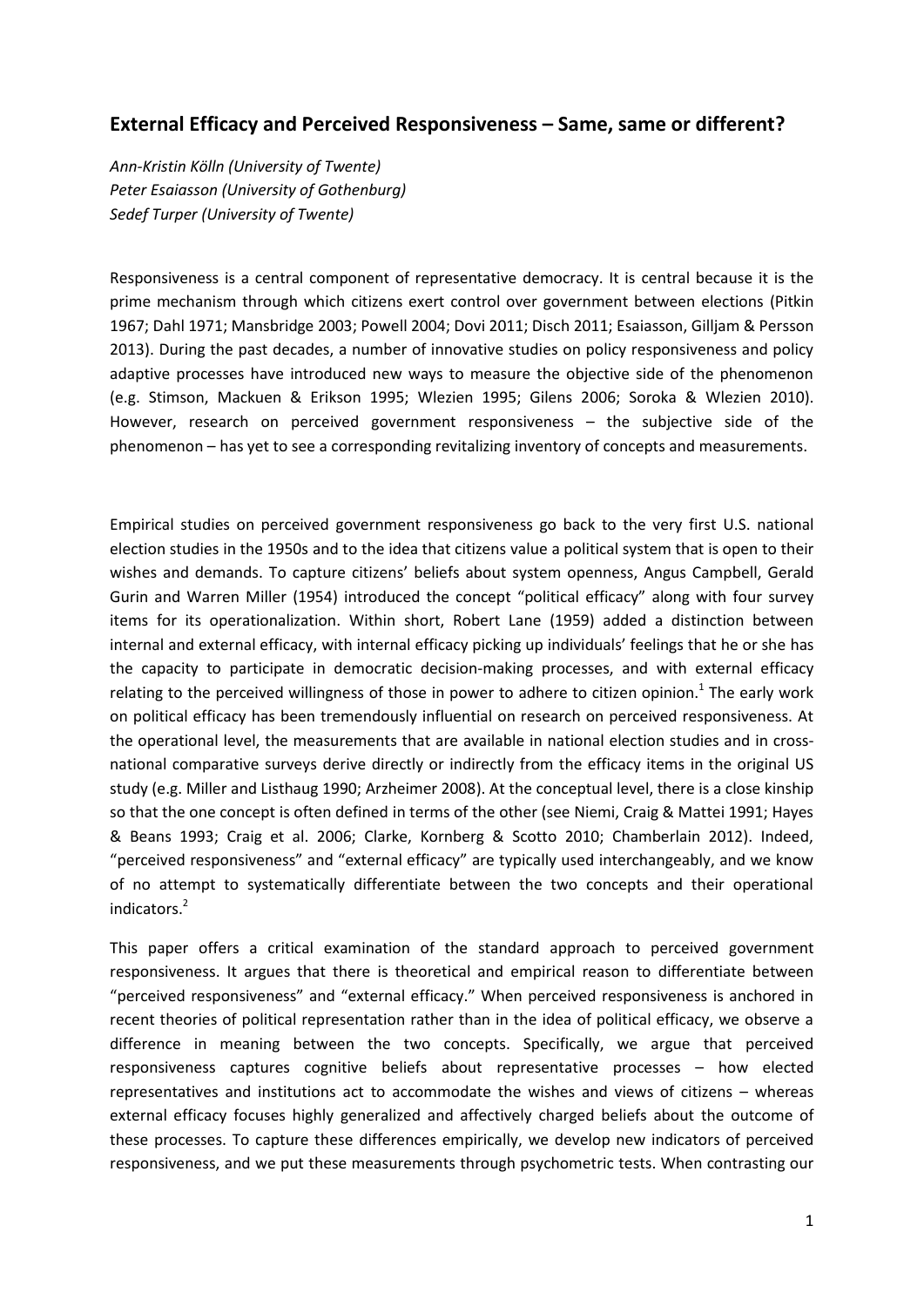suggested indicators with standard external efficacy items in citizen surveys in two national contexts (the Netherlands and Sweden), we find the expected two-dimensionality in the data, and that the new measure of perceived responsiveness is an independent predictor of political support variables.

In what follows we first briefly substantiate the claim that research in the field typically equates the two concepts and their empirical indictors. The following sections develop conceptual differences and introduce empirical indicators. Thereafter we present our data and empirical findings. A concluding section summarizes and discusses implications for future research. We maintain that research on perceived responsiveness should make more considered decisions about concepts and indicators, and that a long-term goal for research in the field is to include new survey indicators in high-quality data sources.

## **The two concepts and their measurements in previous research**

An important reason for the close kinship between perceived responsiveness and external efficacy is the availability of empirical indicators in trusted data sources. Most survey items that pertain to representatives' willingness to respond to citizens' wishes and demands are derived from the early U.S. national election studies. This is exemplified by a comparative study of the role of parties for political trust in Norway, Sweden and the U.S. by Miller and Listhaug (1990). Having searched a series of national election studies for comparable data, they remark that '[s]urvey indicators of perceived government responsiveness have generally been drawn from a standardized battery of trust or external efficacy' (Miller & Listhaug: 1990: 359). Similarly, in an entry for an encyclopaedia of political behaviour Arzheimer (2008) notes that "(t)ranslations of the SRC [Survey Research Center] items were developed for surveys of social and political attitudes in a whole host of other countries, and nowadays the concept has gained universal recognition in western democracies."<sup>3</sup>

The close kinship is found also at the conceptual level. Craig and colleagues (2006: 585) assert that their concept of governmental responsiveness is 'very close to the concept of external efficacy'. Other studies as well explicate their understanding of perceived responsiveness with reference to external efficacy (e.g. Acock and Clarke, 1990; Hayes and Bean, 1993; Mossberger and Tolbert, 2005; Niemi et al., 1991). Moreover, the interchangeable usage of the concepts travels both ways so that external efficacy is defined in terms of perceived responsiveness. In a methodological study, Craig and colleagues (1990: 290) define external efficacy as citizens' 'beliefs about the responsiveness of governmental authorities and institutions'. Similarly, in a study on negative wording effects Clarke and colleagues (2010: 107) conceptualise external efficacy as 'the belief that political elites and governmental institutions are responsive to citizen demands'. And in a recent longitudinal study of the U.S. case, Chamberlain (2012: 4) maintains that external efficacy 'by definition relates to perceptions of the government's responsiveness to citizens demand'.

While it is clear that the two concepts are interrelated, we turn now to the reasons why they nevertheless should be treated as separate phenomena.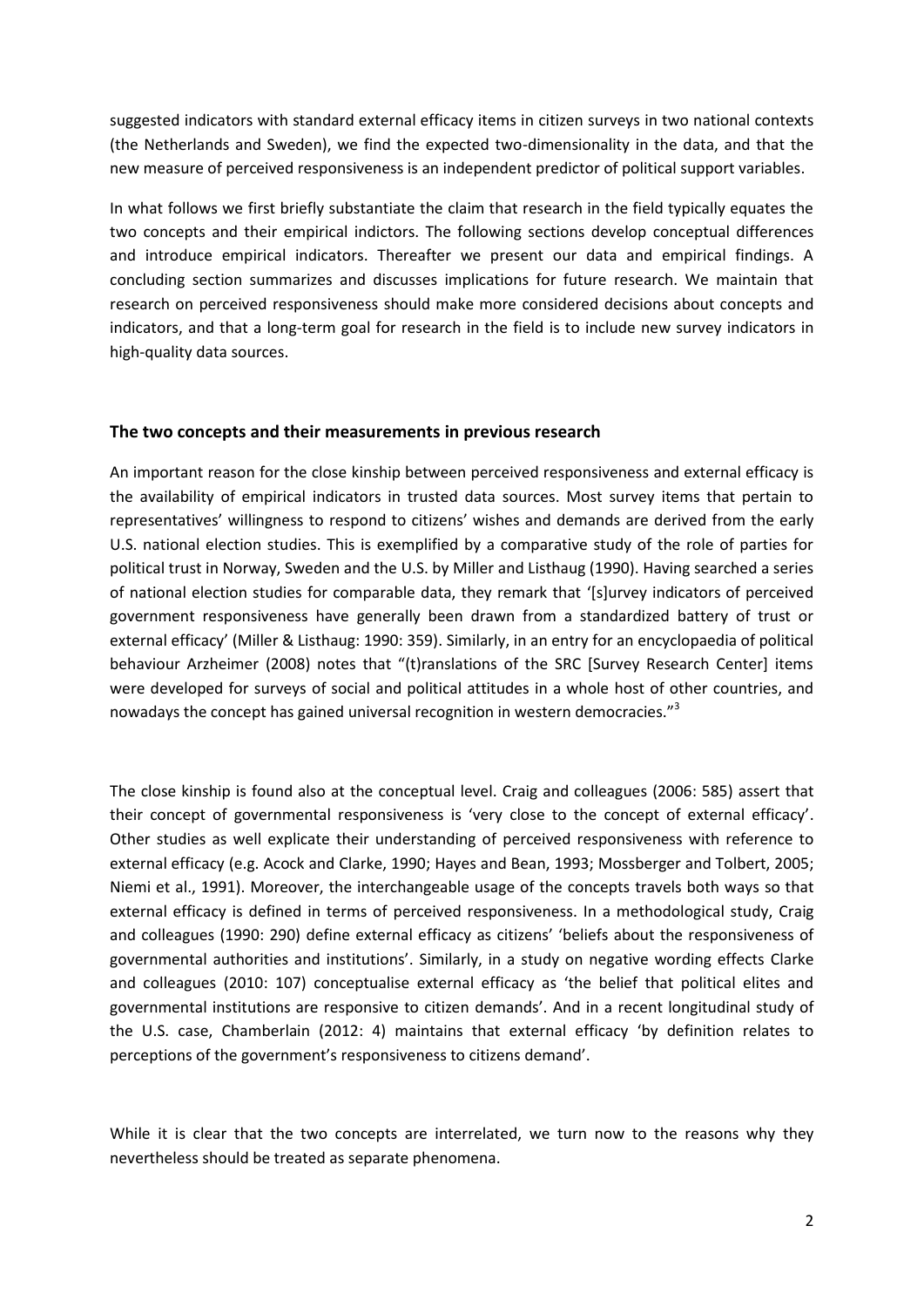## **Perceived responsiveness and external efficacy as distinct concepts**

Campbell, Gurin and Miller (1954: 187) originally defined political efficacy as follows:

'the feeling that individual political action does have, or can have, an impact upon the political process, i.e., that it is worthwhile to perform one's civic duties. It is the feeling that political and social change is possible, and that the individual citizen can play a part in bringing about this change'.

Thus defined, efficacy is a highly generalized and affectively charged belief about the likely consequences of citizen involvement in politics. (Does it matter to engage politically?) While this definition is repeated in most subsequent work on efficacy, definitions of external efficacy vary to a degree between studies. The example definitions in the previous section referred to beliefs about 'the responsiveness of governmental authorities and institutions' (Niemi, Craig & Mattei 1991: 1408), and to the belief that 'political elites and governmental institutions are responsive to citizen demands' (Clarke et al. 2010: 107). Although the meaning of "responsiveness" is unspecified, it is clear from the context that external efficacy involves bottom-up policy adaption from the government broadly understood.<sup>4</sup>

Further clarity is gained by looking at the two preferred empirical indicators as they appear in the ANES studies: "People like me don't have any say about what the government does" (NOSAY); and "I don't think public officials care much what people like me think" (NOCARE). From these items we can refer that that an individual is externally efficacious if he or she believes that citizens' opinions are consequential for a broad collective of political decision-makers. Furthermore, in accordance with the original definition of efficacy, terms like 'have a say' and 'care' suggest that the belief in question is affectively charged.

In sum, external efficacy refers to affectively charged and generalized beliefs about the likely outcome of political processes in terms of bottom-up policy adaption. The underlying question can be described as follows: Does citizens' wishes and views matter when authoritative political decisions are made?

To see how perceived responsiveness differ conceptually we turn to representation theory for anchorage. An initial difference is with regard to reference object. While external efficacy refers to a wide set of governmental actors (governmental authorities and institutions; political elites; political institutions; public officials), representation theory directs attention towards a more narrow group of elected representatives and institutions.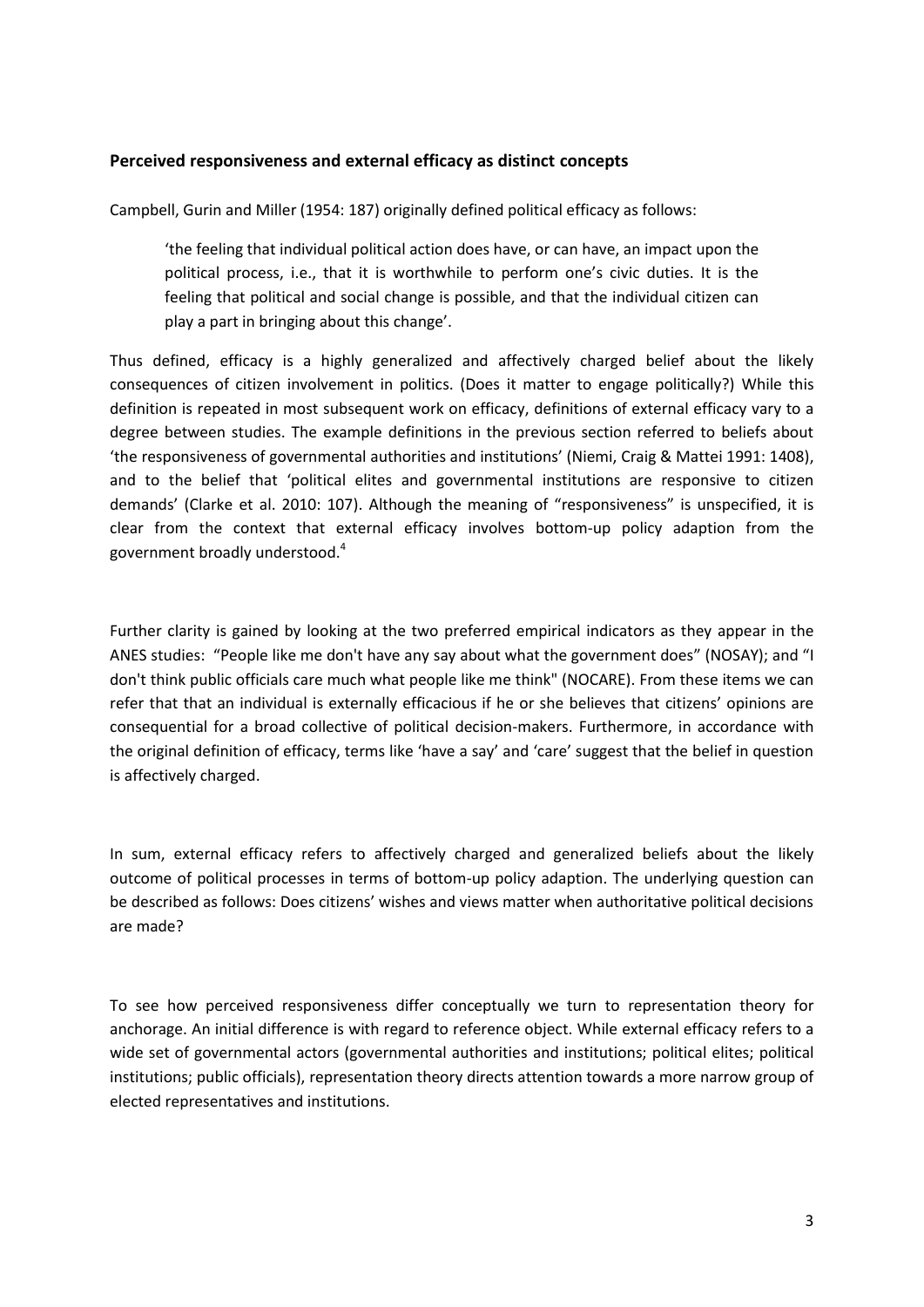With regard to content, representation theory identifies responsiveness as the prime mechanism for citizen control over government between elections (Pitkin, 1967; Dahl 1971; Dovi 2011). According to the standard account, representative democracy is an approximation of the original democratic idea of a rule by the people (e.g., Dahl 1971; 1989). This implies a bottom-up understanding of responsiveness in which representatives pay close attention to citizen opinion (Andeweg 2011). In line with the standard account, Powell (2004:91) defines responsiveness as "what occurs when the democratic process induces the government to form and implement policies that the citizens want" (Powell 2004:91). This definition is clearer about the meaning of policy adaption and less affectively charged, but apart from that close to external efficacy.

However, recent theorizing on representation suggests a more complex relationship between citizens and government in which policy adaption from below is only one of several legitimate options. To this effect, Bernhard Manin argues that representative democracy is a system of government in its own right with strong elitist features, which was originally designed "in explicit opposition to government by the people", and that "its central institutions have remained unchanged" (Manin 1997: 232). Other theorists take less radical positions, but maintain that a full account of democratic representation must acknowledge that representatives continuously offer policy views, make representative claims, and shape citizen preferences, and, hence, that representation does not only travel bottom-up but also top-down (Mansbridge, 2003; Urbinati 2006; Saward, 2010; Disch 2011). Accordingly, responsiveness should be seen as an iterative, communicative process rather than as a fixed outcome.

The view that responsiveness is a continuous communicative process is present already in Hanna Pitkin's classic *The Concept of Representation* (Pitkin 1967). According to Pitkin, responsiveness cannot be inferred from an action in itself; rather "there must be a constant condition of responsive*ness*, of potential readiness to respond" (Pitkin, 1967: 233). Pitkin explicates what responsiveness without adaption requires from the representatives: They "must not be found persistently at odds with the wishes of the represented without…a good explanation of why their wishes are not in accord with their interest" (Pitkin, 1967: 209f). When translated to real-world situations, this implies that representatives are obliged to communicate their reason for action, but not necessarily to adapt to current views and opinions of citizens. That is, responsiveness should be understood as "a promise of communication, not of adaptation in the short-term" (Esaiasson, Gilljam & Persson 2013: 24).

Developing on this communicative relationship, Esaiasson, Gilljam and Persson (2013: 24) argue that responsiveness is manifested in three types of actions from representatives: that they keep themselves informed about citizen opinion (they listen); that they give credible accounts for their actions (they explain) and, when they find it reasonable, that they adjust decisions in accordance with citizen preferences (they adapt). Perceived responsiveness is citizens' beliefs about how well elected representatives and institutions perform these actions.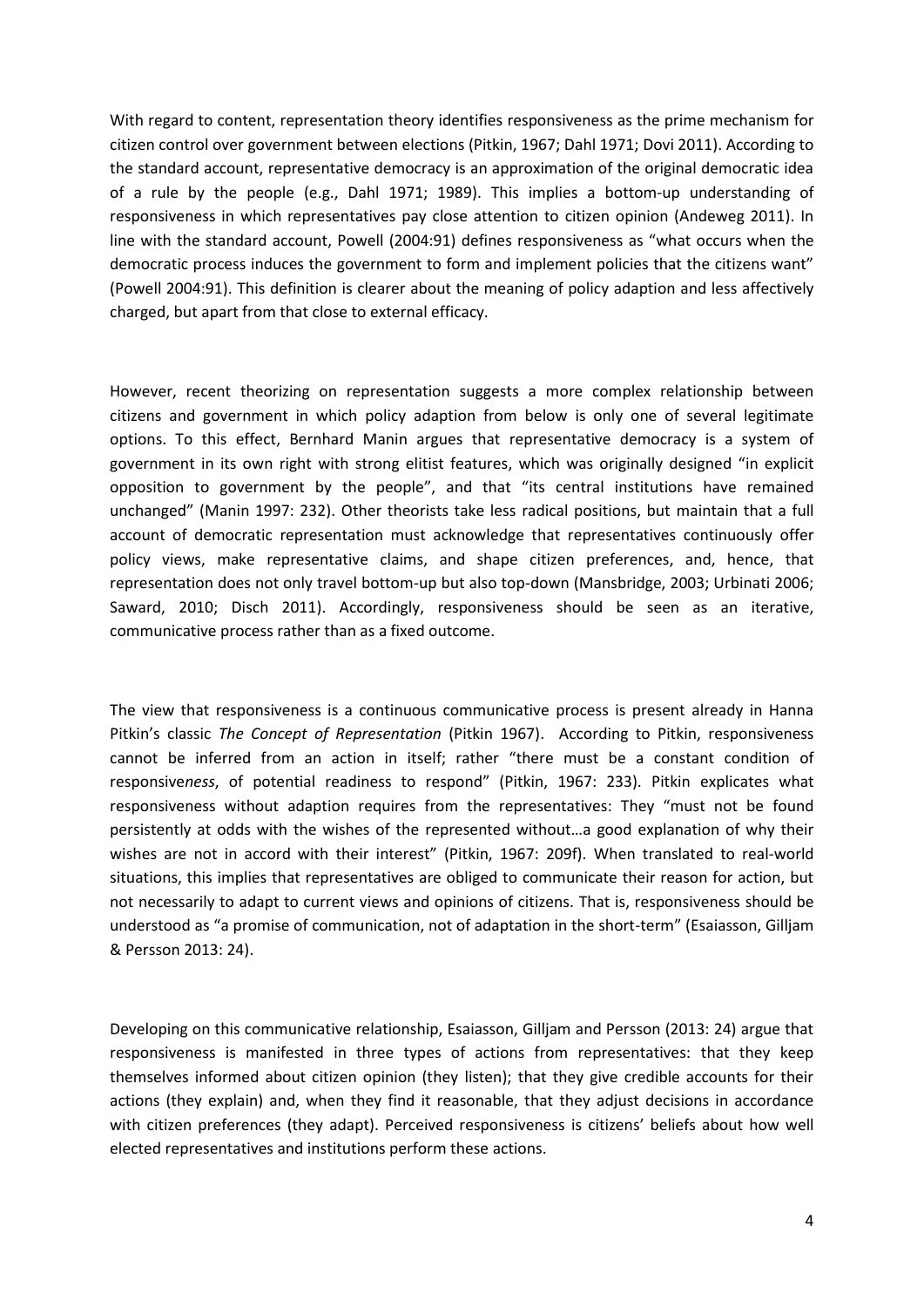The question underlying this definition is as follows: To what extent do elected representatives and institutions listen, explain and adapt to citizens wishes and views? Compared to external efficacy, this understanding of perceived responsiveness has a more narrowly defined reference object, is more cognitive, involves a wider set of actions from representatives, and is more concerned with the process of representation.

## **New measures of perceived responsiveness**

Drawing on the reasoning above, Esaiasson, Gilljam and Persson (2013: 26) suggest a three-item operationalization in which respondents are asked to evaluate the extent to which the incumbent government during their term in office (a) 'had found out about the wishes of citizens', (b) 'explained their policies to citizens', and (c) 'tried to accommodate the wishes of citizens'. In a first trial, these items were administered to a representative samples of Swedish voters and to all Members of Parliament in association with the 2010 parliamentary election with encouraging results. With modifications, we take these three items as our first measurement of perceived responsiveness (PR3).

To test sensitivity for wording effects, we have developed an alternative five item battery (PR5). The battery asks whether representatives' keep themselves informed about citizen wishes and views on a regular basis. Moreover, it draws a distinction within the idea of explaining actions. Have representatives explained their actions post-decision or pre-decision? This is an important point because the communicative and iterative understanding of responsiveness encompasses both. The interaction of pre-decision explanation can alter possibly citizens' as well as representatives' views on the subject at hand. In contrast, post-decision explanation serves a different purpose. It is almost exclusively about seeking approval and shaping future views.

Our point of comparison is a measure of external efficacy. We rely on a three item battery taken from the Dutch national election study (EE3). In addition to versions of the NOSAY and NOCARE items, it includes an item on the interest of political parties in citizens' opinions (PARTIES). This item was included in the ANES battery of efficacy items between 1968 and 1980.

The three measurements are summarised in Table 1.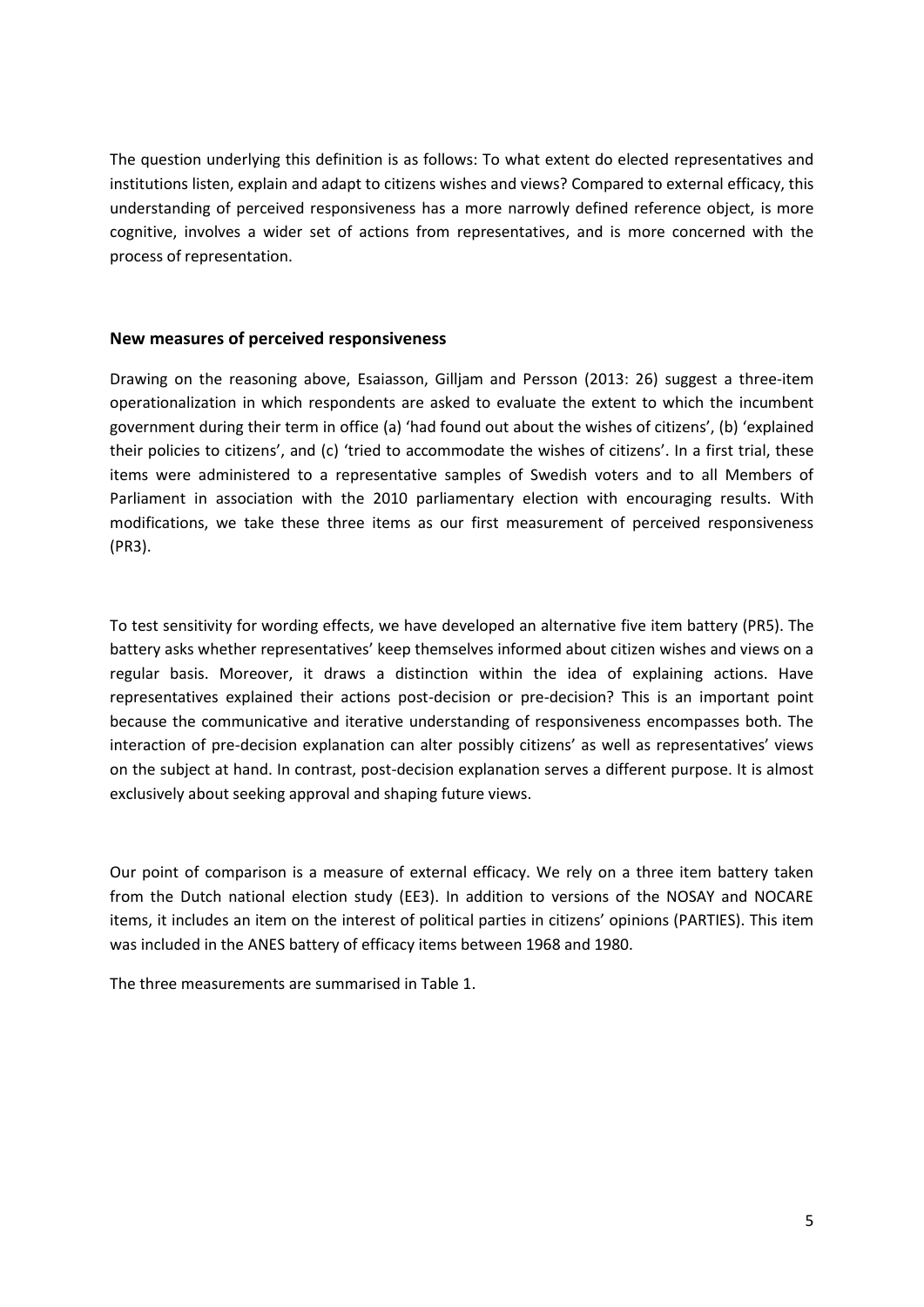| Two new measures of perceived responsiveness                                                                                                                     |                                                                                                                                                                                                                                                                                            | A standard<br>measure of<br>external<br>efficacy                                                                                                                                                                                                                                           |  |
|------------------------------------------------------------------------------------------------------------------------------------------------------------------|--------------------------------------------------------------------------------------------------------------------------------------------------------------------------------------------------------------------------------------------------------------------------------------------|--------------------------------------------------------------------------------------------------------------------------------------------------------------------------------------------------------------------------------------------------------------------------------------------|--|
| PR <sub>3</sub>                                                                                                                                                  | PR <sub>5</sub>                                                                                                                                                                                                                                                                            | EE3                                                                                                                                                                                                                                                                                        |  |
| Elected representatives after<br>elections<br>1. listen to citizen wishes?<br>2. explain their politics to citizens?<br>3. try to accommodate citizen<br>wishes? | Elected representatives after elections<br>1. keep themselves informed about<br>citizen views?<br>2. care about citizen views?<br>3. provide reasons for actions they have<br>taken?<br>4. provide reasons for actions they are<br>going to take?<br>5. decide in line with citizen views? | 1. Representatives [NL: Parliamenta-<br>rians] do not care about the opinions<br>of people like me. NOCARE<br>2. People like me have no influence at<br>all on government policy. NOSAY<br>3. Political parties are only interested<br>in my vote and not in my opinion.<br><b>PARTIES</b> |  |

**Table 1. Summary of basic operationalizations.**

In the following, we use confirmatory factor analysis to investigate whether or not each of the responsiveness batteries is empirically distinct from the efficacy battery. Finally, in order to test for construct validity we investigate how the responsiveness batteries relate to an important theoretically pertinent concept such as political trust. Political theory and existing empirical findings suggest that responsiveness and trust are highly positively related (for example Craig et al., 1990; Dahl, 1992; Held, 1996).

# **Survey setup and data**

The empirical differences between responsiveness and external efficacy in citizen minds are investigated through a series of comparative survey designs. In total, three sets of surveys were launched.

In the first survey (I) two groups of respondents were presented each with the external efficacy battery above, EE3, and one of the two responsiveness batteries, PR3 and PR5. Each external efficacy item is here scaled with agree/disagree in line with today's question format in the Dutch NES and with the ANES until 1988. Both PR3 and PR5 are measured on an 11-point scale ranging from 'no extent at all' to 'full extent'. The experiment was launched in the *Citizen Panel* as part of the MOD project (Multidisciplinary Opinion and Democracy Research) administered by the University of Gothenburg.<sup>5</sup> The panel is a standing web-based, self-selected survey that is non-representative of the Swedish population. Respondents of the panel tend to be more educated, more interested in politics and more male in numbers, compared to the general Swedish population (Dahlberg et al., 2011). This entails that we cannot generalise from these data to the wider Swedish population. According to Yeager et al. (2011), however, the use of a non-probability sample is justifiable in such cases as ours when the primary goal is to reject the null-hypothesis, in this case that the two concepts cannot be separated. The panel survey is composed of a core questionnaire and a supplementary section. In the Spring 2012 wave, fielded between  $26<sup>th</sup>$  March and  $16<sup>th</sup>$  April, 2012, in total 11,359 people were approached; the response rate was 64.24 per cent. As part of the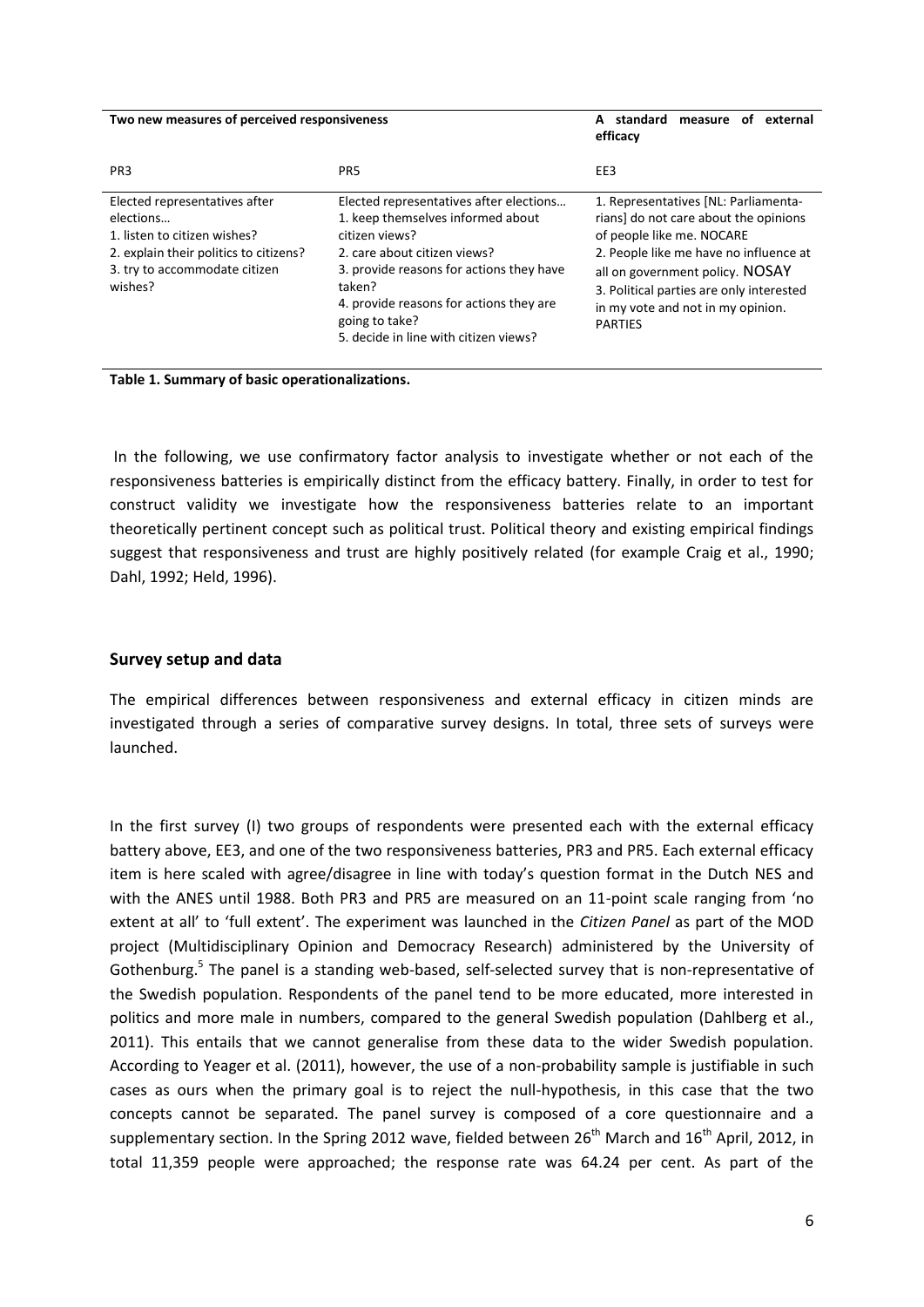supplementary section, respondents were randomly selected from the sample and randomly distributed across groups. Both groups have an initial size of 717 respondents.

In the second survey (II) the groups were presented each again with EE3 and one of the two responsiveness batteries PR3 and PR5. However, this time external efficacy items were measured on a 5-point agree/disagree scale in line with the amendments in the ANES in 1988. This variation was also included to remedy response scale effects. The responsiveness batteries were both again measured on a 10-point scale. In addition, a third group of respondents received already the tested PR3 battery but on a 5-point scale, also to alleviate response scale effects. The second study was part of a randomly selected subsample of the Swedish *Citizen Panel* which was fielded in the fall of 2012. This sample of randomly selected panel participants had an original recruitment rate of 20 percent. In the current panel wave, a total of 1,500 respondents were approached; the response rate among those contacted was about 70 percent. The first group (C) having answered to questions EE3 (5-point scale) and PR3 (10-point scale) yields a size of 921 respondents. The second group (D) who received EE3 (5-point scale) and PR5 (10-point scale) comprises a total of 969 respondents, while the third group (E) who answered the EE3 (5-point scale) and the PR3 (5-point scale) batteries includes 986 respondents in total.

And finally, a third survey (III) was launched whose aim was two-fold. For one, it is supposed to take further into account response scale effects by presenting each one of the groups with a different response scale of EE3, either the binary response alternatives or the 5-point scale. For another, it is designed to validate our results also in another context to see whether or not also citizens of another country, here the Netherlands, draw a distinction between responsiveness and external efficacy. Both groups were thus presented with the PR3 battery of questions on a 5-point scale<sup>6</sup>. The experiment was part of the European Social Survey Panel Component data. Respondents are selected from the Dutch population through address based probability sampling for the panel study<sup>7</sup>. The first group (F) yields a sample size of 291 whereas the second group (G) includes 311 respondents.

In total, there are seven groups of respondents as part of three different surveys. Each group or subsample tests whether respondents distinguish between the two concepts of responsiveness and external efficacy. Between groups we alter the wordings and response scales to secure that the distinction in citizen minds is due to the underlying difference in trait not in measurement. The different groups are summarised below in Table 2 with their appropriate survey, sampling method, sample size and batteries of questions.

| <b>Survey and context</b> | Sampling method   | Group | Sample size | <b>Batteries of questions</b> |
|---------------------------|-------------------|-------|-------------|-------------------------------|
| I Citizen Panel (Sweden)  | self-selected     | A     | 717         | PR3 (11-point)                |
|                           |                   |       |             | EE3 (binary)                  |
|                           |                   | B     | 717         | PR5 (11-point)                |
|                           |                   |       |             | EE3 (binary)                  |
| II Citizen Panel (Sweden) | randomly selected | C     | 921         | PR3 (11-point)                |
|                           |                   |       |             | EE3 (5-point)                 |
|                           |                   | D     | 969         | PR5 (11-point)                |
|                           |                   |       |             | EE3 (5-point)                 |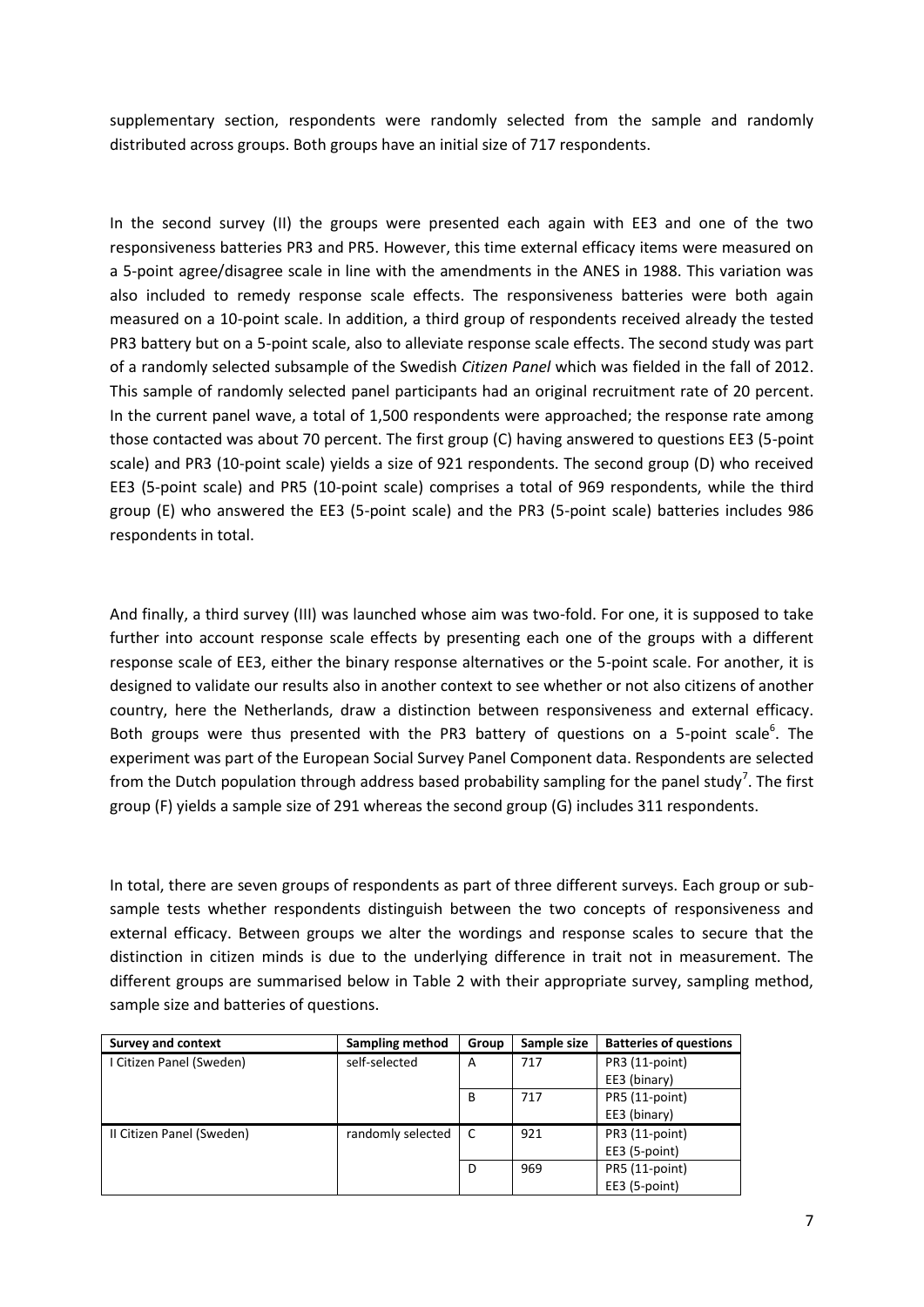|                                       |                   |   | 986 | PR3 (5-point) |
|---------------------------------------|-------------------|---|-----|---------------|
|                                       |                   |   |     | EE3 (5-point) |
| III ESS Panel Component (Netherlands) | randomly selected |   | 291 | PR3 (5-point) |
|                                       |                   |   |     | EE3 (binary)  |
|                                       |                   | G | 311 | PR3 (5-point) |
|                                       |                   |   |     | EE3 (5-point) |

**Table 2. Summary of survey setups.**

### **Results**

In order to test whether or not respondents draw a distinction between the two concepts of perceived responsiveness and external efficacy, confirmatory factor analyses (CFA) were performed on each of the groups. The expectation is that each of the models, irrespective of which precise operationalization of responsiveness or response scale was used, will return a good model fit. At the same time, the correlation between the two constructs is expected to be relatively high, given their kinship.

In our confirmatory factor analyses, we hypothesized a two-factor model. For the analyses we used listwise deletion method. To evaluate missing data patterns we used Little's MCAR test in SPSS 20.0, and in each of our samples data is proven to be missing completely at random. Groups A to E were analysed using the *lavaan* package (Rossell, 2013) in R, whereas the CFAs for F and G were estimated using MPlus. Further, for groups A and B robust diagonal weighted least square estimates are used. All other confirmatory factor analyses are based on Maximum Likelihood estimates with robust standard errors.

The results are summarised in Table 3. It depicts model fit indices and standardized coefficients for the latent constructs ordered by group. What can be seen from the model fit indices is that each of them performs as expected. CFIs and TLIs are all above 0.99, while the RMSEA values and their corresponding 90% confidence interval are below 0.005 and 0.008, respectively. Further, pClose values are all around or above 0.8. And finally, the covariances between constructs is relatively stable across groups, i.e. operationalizations and response scales. It ranges from 0.63 to 0.8 and thus indicates that perceived responsiveness and external efficacy are highly related constructs. Yet importantly, the findings also support the idea of an empirical distinction between the constructs.

| Group        | <b>Model fit indices</b>                               | <b>Standardized coefficients</b>       |
|--------------|--------------------------------------------------------|----------------------------------------|
| A            | CFI: 1.00                                              | PR3 (11-point) <-> EE3 (binary): 0.77  |
|              | TLI: 1.00                                              |                                        |
|              | RMSEA [90% confidence intervals]: 0.000 [0.000; 0.033] |                                        |
|              | pClose: 0.994                                          |                                        |
| <sub>R</sub> | CFI: 0.99                                              | PR5 (11-point) <-> EE3 (binary): 0.80  |
|              | TLI: 0.99                                              |                                        |
|              | RMSEA [90% confidence intervals]: 0.017 [0.000; 0.040] |                                        |
|              | pClose: 0.995                                          |                                        |
| C            | CFI: 0.99                                              | PR3 (11-point) <-> EE3 (5-point): 0.75 |
|              | TLI: 0.99                                              |                                        |
|              | RMSEA [90% confidence intervals]: 0.016 [0.000; 0.044] |                                        |
|              | pClose: 0.983                                          |                                        |
| D            | CFI: 0.99                                              | PR5 (11-point) <-> EE3 (5-point): 0.71 |
|              | TLI: 0.99                                              |                                        |
|              | RMSEA [90% confidence intervals]: 0.030 [0.014; 0.045] |                                        |
|              | pClose: 0.986                                          |                                        |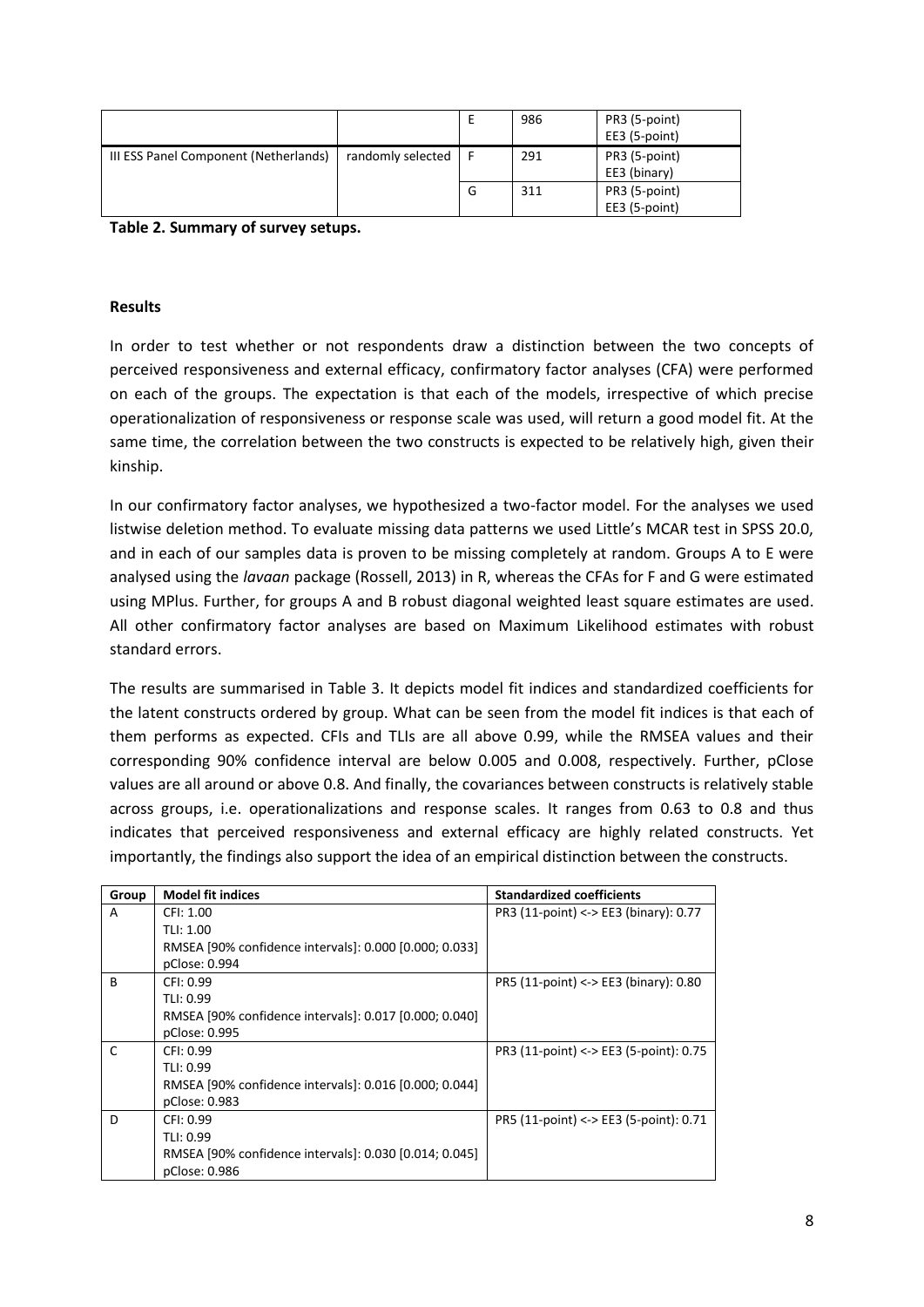| E | CFI: 0.99                                              | PR3 (5-point) <-> EE3 (5-point): $0.69$ |
|---|--------------------------------------------------------|-----------------------------------------|
|   | TLI: 0.99                                              |                                         |
|   | RMSEA [90% confidence intervals]: 0.032 [0.007; 0.054] |                                         |
|   | pClose: 0.904                                          |                                         |
| F | CFI:1                                                  | PR3 (5-point) <-> EE3 (binary): $0.63$  |
|   | T  : 1                                                 |                                         |
|   | RMSEA [90% confidence intervals]: 0.000 [0.000; 0.072] |                                         |
|   | pClose: 0.802                                          |                                         |
| G | CFI:0.99                                               | PR3 (5-point) <-> EE3 (5-point): 0.67   |
|   | TLI: 0.99                                              |                                         |
|   | RMSEA [90% confidence intervals]: 0.024 [0.000; 0.077] |                                         |
|   | pClose: 0.732                                          |                                         |

**Table 3. Confirmatory Factor Analyses results.**

To substantiate these findings further, structural equation models were estimated that use a battery of trust questions as the dependent variable. As mentioned above, the literature has argued repetitively for a strong association with political trust. Both external efficacy and perceived responsiveness are thought to predict institutional trust. In line with previous research we therefore expect that each of the latent constructs can independently predict institutional trust.

The Swedish surveys included three trust items that were used for this purpose, all relating to institutional trust: trust in parliament, trust in politicians and trust in government. Each of these was measured on a 5-point scale. In comparison, in the Dutch survey similar items were available. Also here three items were used, yet government was substituted for political parties. All items were measured on an 11-point scale.

The models were again estimated using the *lavaan* package in *R* (groups A to E) and *MPlus* (groups F and G). For all groups estimates are obtained through Maximum Likelihood estimation with robust standard errors, except for group B for which a robust weighted diagonal least square estimator was used.

Table 4 below reports a summary of the results. They show that the model fit indices perform all well, according to common standards (cf. Schreiber et al., 2006). The only exception to this is group A, whose model did not converge. Similar problems were encountered with group E. It might be that the binary character of the EE3 battery provides too little information for the model to converge. Further analyses are needed to substantiate this hypothesis. So far, no control variables were used in any of the models. It might be that the introduction of controls will alleviate some of the problems encountered with the binary EE3 battery. Irrespective of this point, all other model fit indices perform as expected. In addition, standardized coefficients reported in the final column of Table 4 support the idea of an independent effect of each of the constructs. Across models, perceived responsiveness and external efficacy exert an independent effect on institutional trust. While the effect of responsiveness is continuously higher in the Swedish surveys, the Dutch survey results report the opposite. Here, external efficacy has a higher effect on trust, compared to responsiveness. This is a rather odd finding. Further analyses are required here to exclude effects resulting from the different software or slight differences in trust items used. Most importantly, however, the results of the structural equation modelling show that irrespective of operationalization or response scale, perceived responsiveness and external efficacy exert each an independent effect on institutional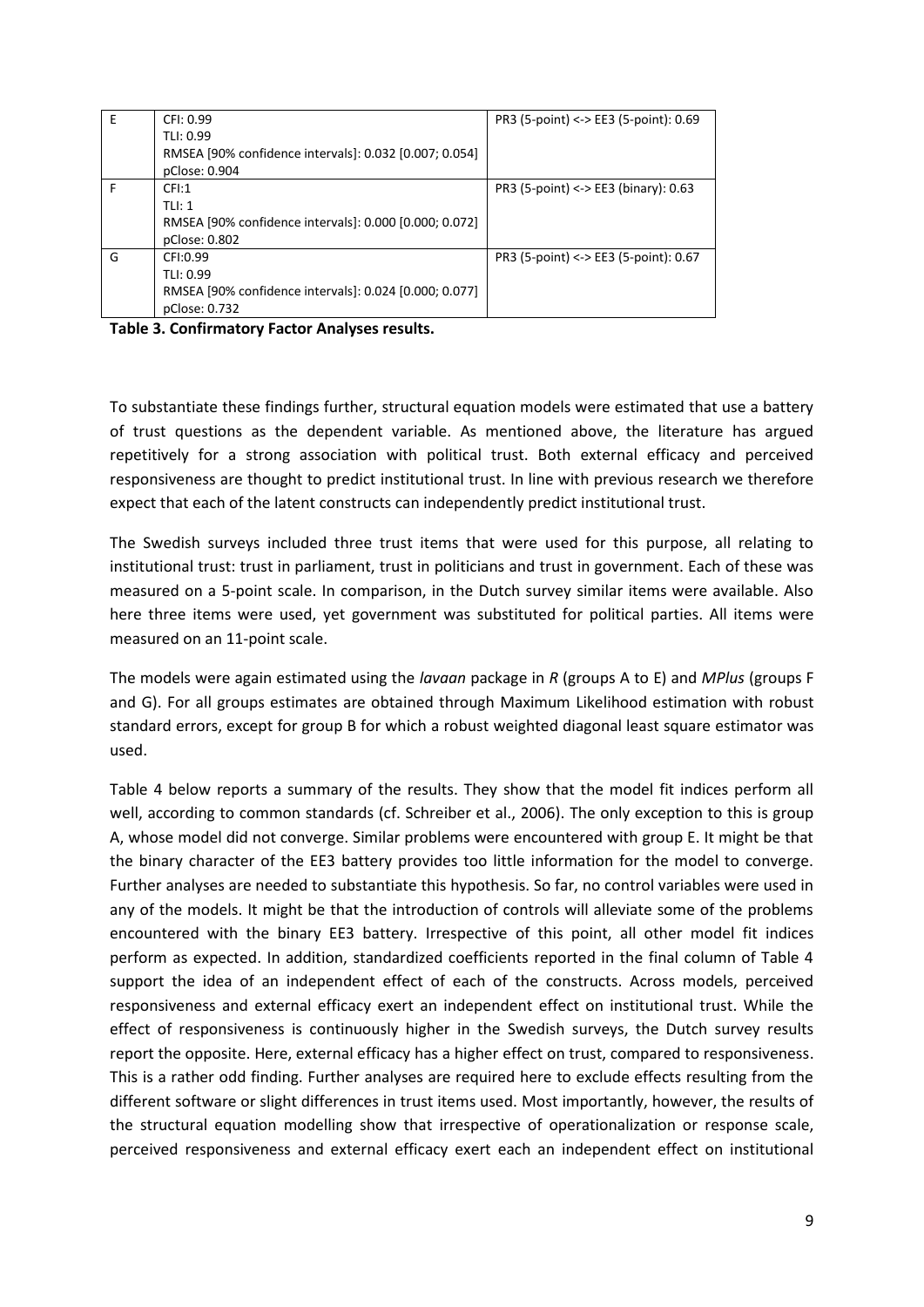| Group | <b>Model fit indices</b>                               | <b>Standardized coefficients</b>        |
|-------|--------------------------------------------------------|-----------------------------------------|
| A     | CFI: no convergence                                    | PR3 $(11$ -point $)$ <-> EE3 (binary):  |
|       | TLI:                                                   | $PR3$ -> trust:                         |
|       | RMSEA [90% confidence intervals]:                      | $EE3 \rightarrow$ trust:                |
| B     | CFI: 0.99                                              | PR5 (11-point) <-> EE3 (binary): 0.806  |
|       | TLI: 0.98                                              | PR5 -> trust: 0.522                     |
|       | RMSEA [90% confidence intervals]: 0.033 [0.019; 0.046] | EE3 -> trust: 0.288                     |
|       | pClose: 0.99                                           |                                         |
| C     | CFI: 0.99                                              | PR3 (11-point) <-> EE3 (5-point): 0.739 |
|       | TLI: 0.99                                              | PR3 -> trust: 0.465                     |
|       | RMSEA [90% confidence intervals]: 0.028 [0.013; 0.041] | EE3 -> trust: 0.371                     |
|       | pClose: 0.997                                          |                                         |
| D     | CFI: 0.99                                              | PR5 (11-point) <-> EE3 (5-point): 0.708 |
|       | TLI: 0.98                                              | PR5 -> trust: 0.495                     |
|       | RMSEA [90% confidence intervals]: 0.040 [0.031; 0.050] | EE3 -> trust: 0.326                     |
|       | pClose: 0.958                                          |                                         |
| E     | CFI: 0.99                                              | PR3 (5-point) <-> EE3 (5-point): 0.679  |
|       | TLI: 0.99                                              | PR3 -> trust: 0.486                     |
|       | RMSEA [90% confidence intervals]: 0.036 [0.024; 0.048] | EE3 -> trust: 0.372                     |
|       | pClose: 0.971                                          |                                         |
| F     | CFI:0.99                                               | PR3 (5-point) <-> EE3 (binary): 0.64    |
|       | TLI:0.99                                               | PR3 -> trust: 0.32                      |
|       | RMSEA [90% confidence intervals]: 0.020 [0.000; 0.056] | EE3 -> trust: 0.48                      |
|       | pClose: 0.860                                          |                                         |
| G     | CFI:0.99                                               | PR3 (5-point) <-> EE3 (5-point): 0.67   |
|       | TLI:0.98                                               | PR3 -> trust: 0.20                      |
|       | RMSEA [90% confidence intervals]: 0.034 [0.000; 0.063] | EE3 -> trust: 0.51                      |
|       | pClose: 0.795                                          |                                         |

trust. This adds further support to the idea that the theoretical distinction between the two constructs can also be found on the empirical level, and it should thus be made, as well.

**Table 4. Structural Equation Model results.**

### **Summary and conclusions**

This paper set out to examine critically the standard approach to measure perceived government responsiveness. It argued that there is theoretical reason to differentiate between 'perceived responsiveness' and 'external efficacy', which should also be visible in the empirical world. When perceived responsiveness is anchored in recent theories of political representation rather than in the idea of political efficacy, we observe a difference in meaning between the two concepts. Specifically, we argued that perceived responsiveness captures cognitive beliefs about representative processes – how elected representatives and institutions act to accommodate the wishes and views of citizens – whereas external efficacy focuses on highly generalized and affectively charged beliefs about the outcome of these processes. To capture these differences empirically, we developed new indicators of perceived responsiveness and contrasted those with standard external efficacy items. First survey results obtained through confirmatory factor analyses and structural equation models in two national contexts (the Netherlands and Sweden), support the idea of two-dimensionality. Perceived responsiveness and external efficacy are not only theoretically distinct concepts but also empirically distinguishable constructs. What is more, they each yield an independent effect on political trust.

In the future, several steps need to be taken to substantiate these findings further. Firstly, so far the models were estimated using different software for each of the national contexts. In order to exclude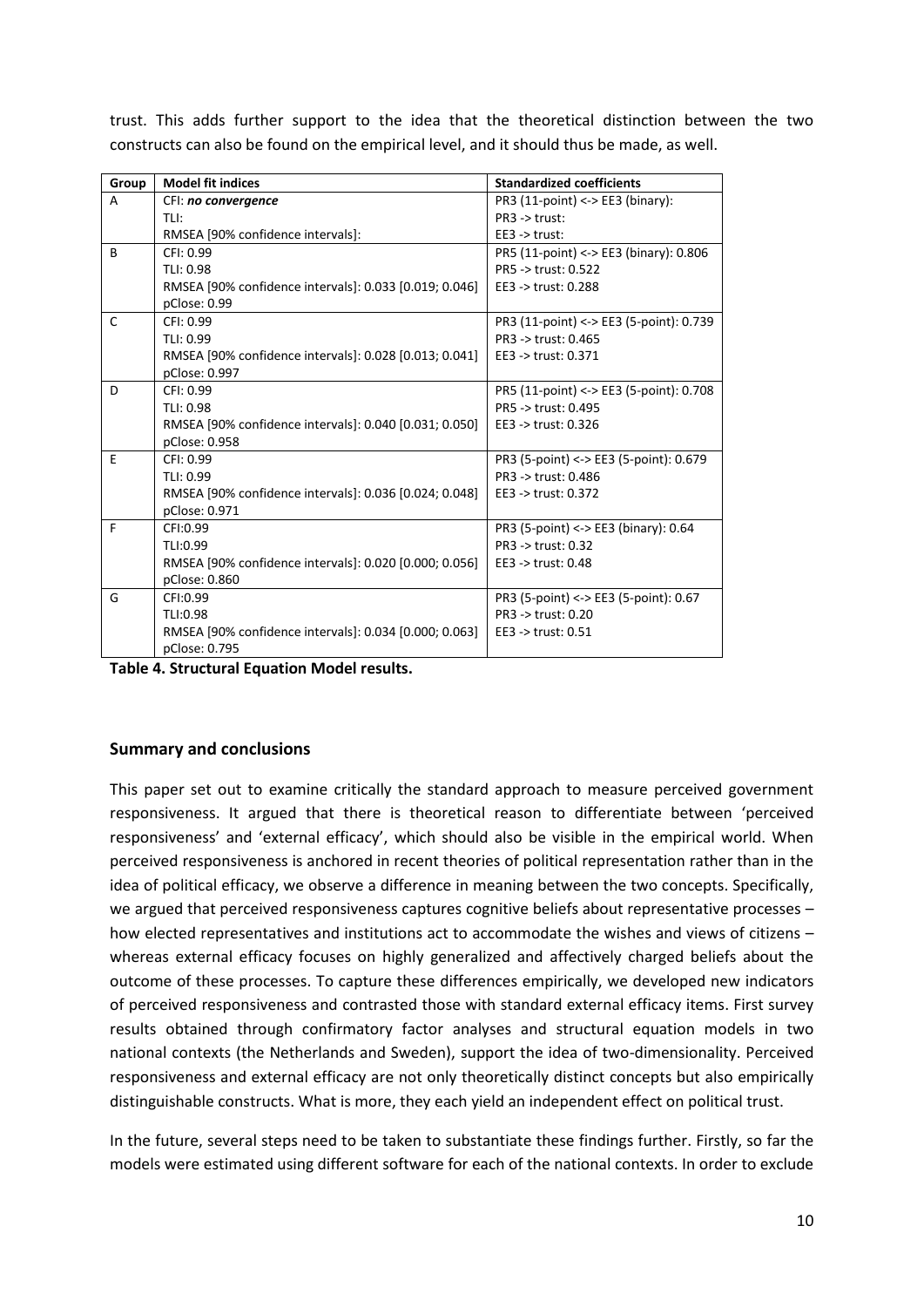possible effects occurring from the differences between R and MPlus, next all models need to be estimated with the same software. Secondly, so far no control variables are included in any of the models. One of the next steps is to control for important confounds. It might also be that the failure of model convergence in the case of the binary measure of external efficacy is connected to this point. Thirdly and relatedly, the results of the structural equation modelling indicate that perceived responsiveness is consistently a stronger predictor of trust in the Swedish context, compared to external efficacy. In contrast, the results obtained from the Netherlands show the opposite effect. Further analyses are required here as well. And finally, slightly different trust items were used in each of the national context. The next step also requires excluding potential effects this might have had on the results.

Despite these constraints, the initial results of this paper show that citizens in Sweden and the Netherlands draw the anticipated distinction between perceived responsiveness and external efficacy. While many existing studies use the two concepts synonymously, this choice can be criticised theoretically and empirically. With this finding we contribute to the existing methodological literature on political support beliefs. We maintain that research on perceived responsiveness should make more considered decisions about concepts and indicators, and that a long-term goal for research in the field is to include new survey indicators in high-quality data sources.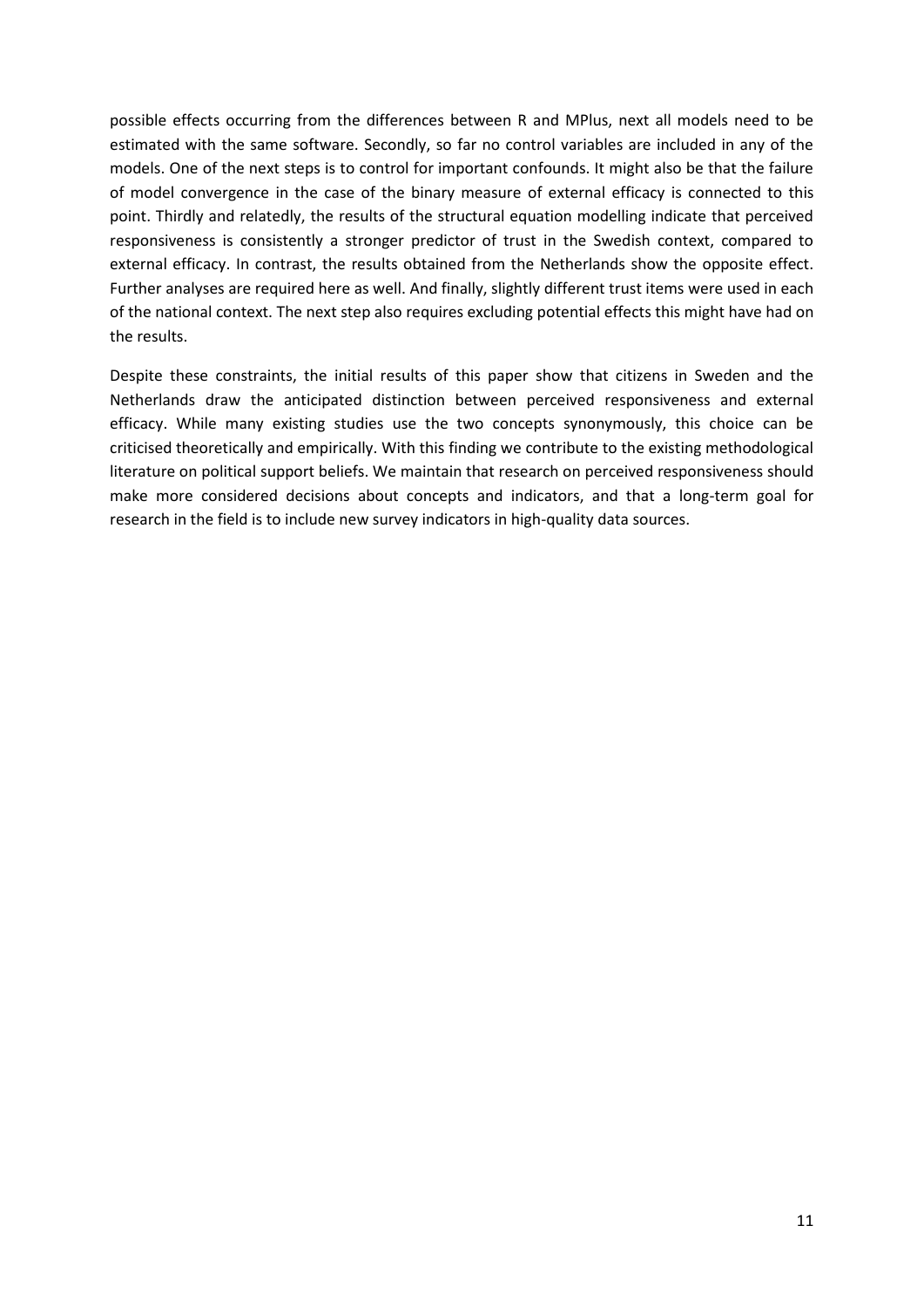# **Bibliography**

.

- ACOCK, A. C. & CLARKE, H. D. 1990. Alternative measures of external efficacy: models and means. *Quality & Quantity,* 24**,** 87-105.
- ANDEWEG, R. B. 2011. Approaching perfect policy congruence: Measurement, development, and relevance for political representation. *In:* ROSEMA, M., DENTERS, B. & AARTS, K. (eds.) *How democracy works: Political representation and policy congruence in modern societies.* Amsterdam: Amsterdam University Press.
- BALCH, G. 1974. Multiple Indicators in Survey Research: The Concept of 'Sense of Political Efficacy'. *Political Methodology,* 1**,** 1-43.
- CAMPBELL, A., GURIN, G. & MILLER, W. E. 1954. *The Voter Decides,* Evanston, IL, Row, Peterson.
- CHAMBERLAIN, A. 2012. A Time-Series Analysis of External Efficacy. *Public Opinion Quarterly,* 76**,** 117-130.
- CLARKE, H. D., KORNBERG, A. & SCOTTO, T. J. 2010. Accentuating the Negative? A Political Efficacy Question-Wording-Experiment. *Methodology,* 6**,** 109-117.
- CONVERSE, P. E. 1972. Change in the American Electorate. *In:* CAMPBELL, A. & CONVERSE, P. E. (eds.) *The Human Meaning of Social Change.* New York: Russell Sage.
- CRAIG, S. C., MARTINEZ, M. D., GAINOUS, J. & KANE, J. D. 2006. Winners, Losers, and Election Context: Voter Responses to the 2000 Presidential Election. *Political Research Quarterly,* 59**,** 579-592.
- CRAIG, S. C., NIEMI, R. G. & SILVER, G. E. 1990. Political Efficacy and Trust: A Report on the NES Pilot Study Items. *Political Behavior,* 12**,** 289-314.
- DAHL, R. 1971. *Polyarchy: Participation and Opposition,* New Haven, Yale University Press.
- DAHL, R. 1992. The problem of civic competence. *Journal of Democracy,* 3**,** 45-59.
- DENTERS, B. & GEURTS, P. 1993. Aspects of political alienation: an exploration of their differential origins and effects. *Acta Politica,* 4**,** 445-469.
- DISCH, L. 2011. Toward a Mobilization Conception of Democratic Representation. *American Political Science Review,* 105**,** 100-114.
- DOVI, S. 2011. Political Representation. *In:* ZALTA, E. N. (ed.) *The Stanford Encyclopedia of Philosophy.* Winter 2011 ed.
- ESAIASSON, P., GILLJAM, M. & PERSSON, M. 2013. Communicative Responsiveness and Other Central Concepts in Between-Election Democracy. *In:* ESAIASSON, P. & NARUD, H. M. (eds.) *Between-Election Democracy: The Representative Relationship After Election Day.* Colchester: ECPR Press.

HAYES, B. C. & BEAN, C. S. 1993. Political efficacy: A comparative study of the United States, West Germany, Great Britain and Australia. *European Journal of Political Research,* 23**,** 261-280.

- HELD, D. 1996. *Models of Democracy,* Cambridge, Polity Press.
- LANE, R. E. 1959. *Political life: why and how people get involved in politics,* Chicago, Markham. MANSBRIDGE, J. 2003. Rethinking Representation. *American Political Science Review,* 97**,** 515-528.

MILLER, A. H. & LISTHAUG, O. 1990. Political Parties and Confidence in Government: A Comparison of Norway, Sweden and the United States. *British Journal of Political Science,* 29**,** 357-386.

MOSSBERGER, K. & TOLBERT, C. 2005. The Effects of E-Government on Trust and Confidence in Government. *Annual Meeting of the American Political Science Association.* Washington, D.C.

NIEMI, R. G., CRAIG, S. C. & MATTEI, F. 1991. Measuring Internal Political Efficacy in the 1988 National Election Study. *American Political Science Review,* 85**,** 1407-1413.

PITKIN, H. F. 1967. *The concept of representation,* Berkeley, University of California Press.

POWELL, G. B. 2004. The chain of responsiveness. *Journal of Democracy,* 15**,** 91-105.

ROSSELL, Y. 2013. Package 'lavaan'. Latent Variable Analysis. Version 0.5-14. URL: http://lavaan.org. SAWARD, M. 2010. *The Representative Claim,* Oxford, Oxford University Press.